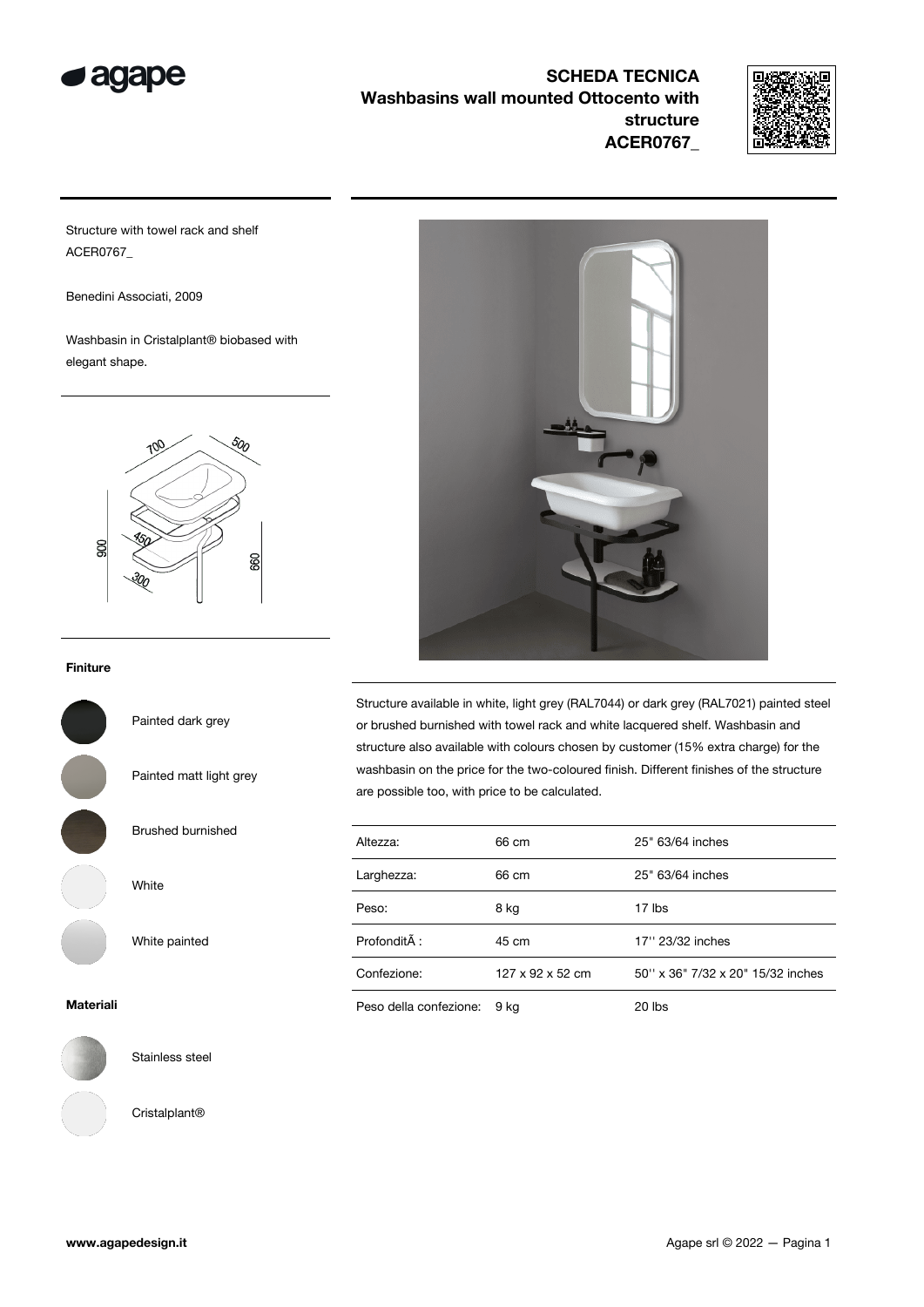



## Main dimensions





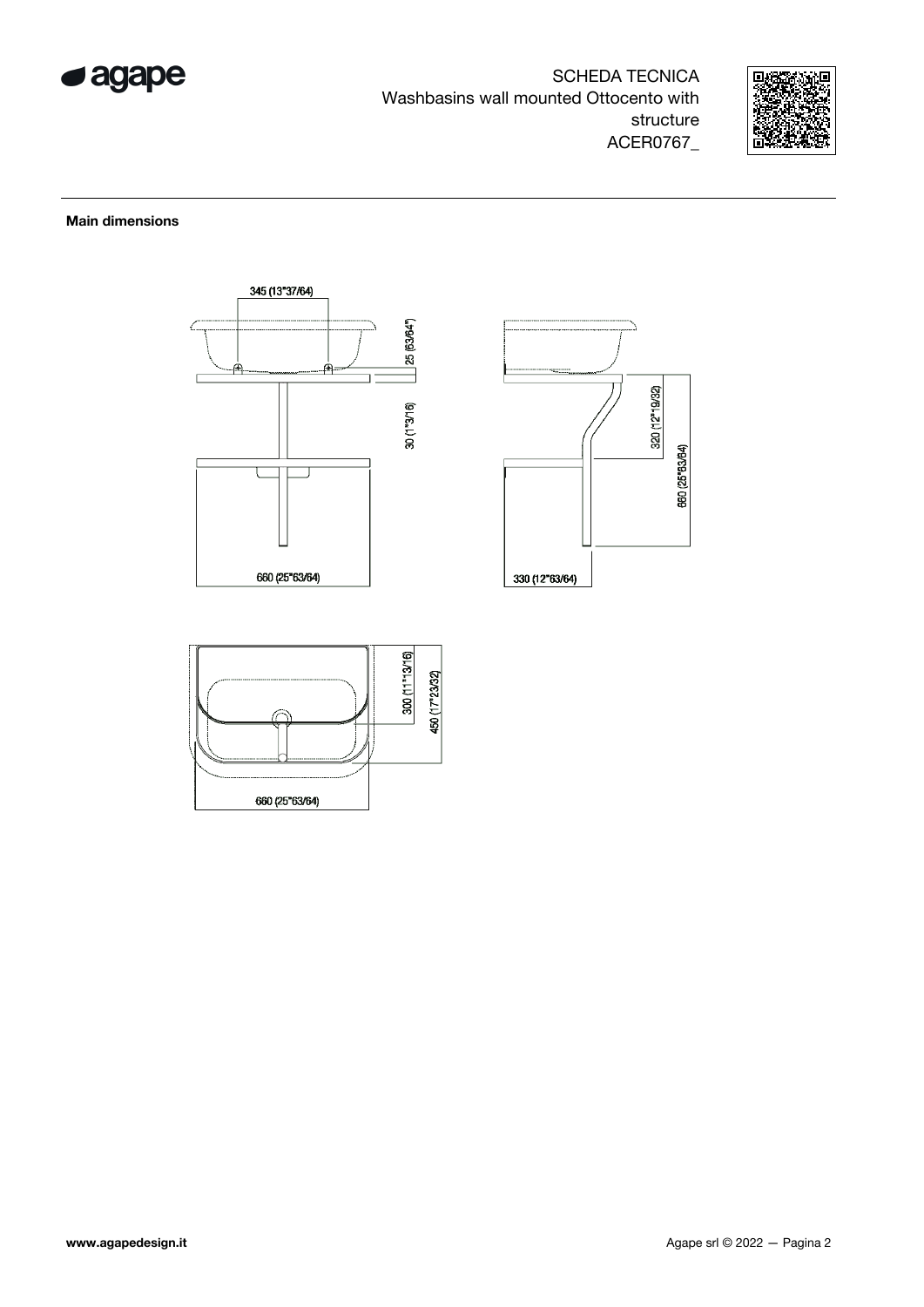



Installation notes



Scarico per sifone a bottiglia Drain for bottle trap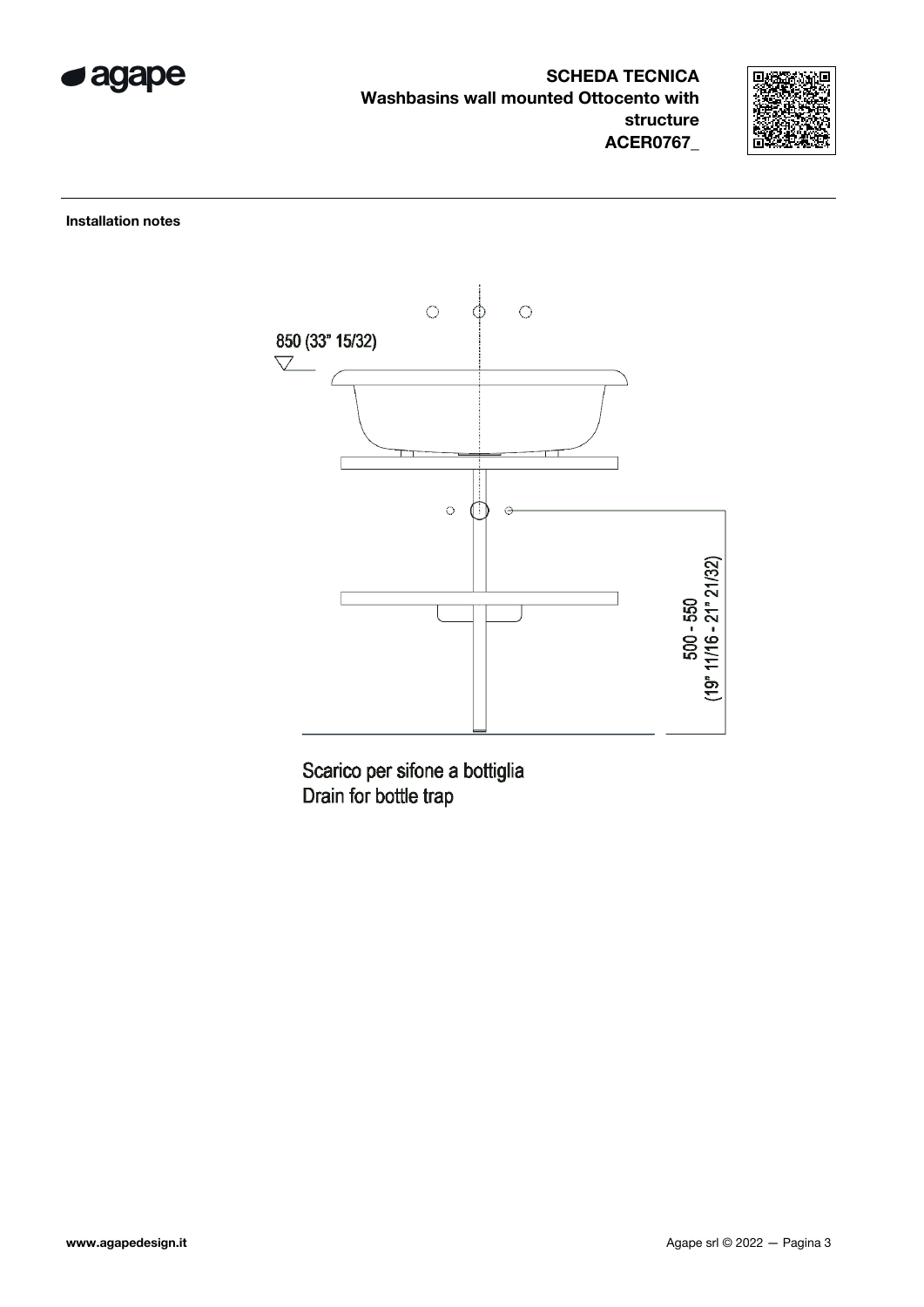



Installation notes



Scarico per sifone ad incasso Drain for concealed waste trap